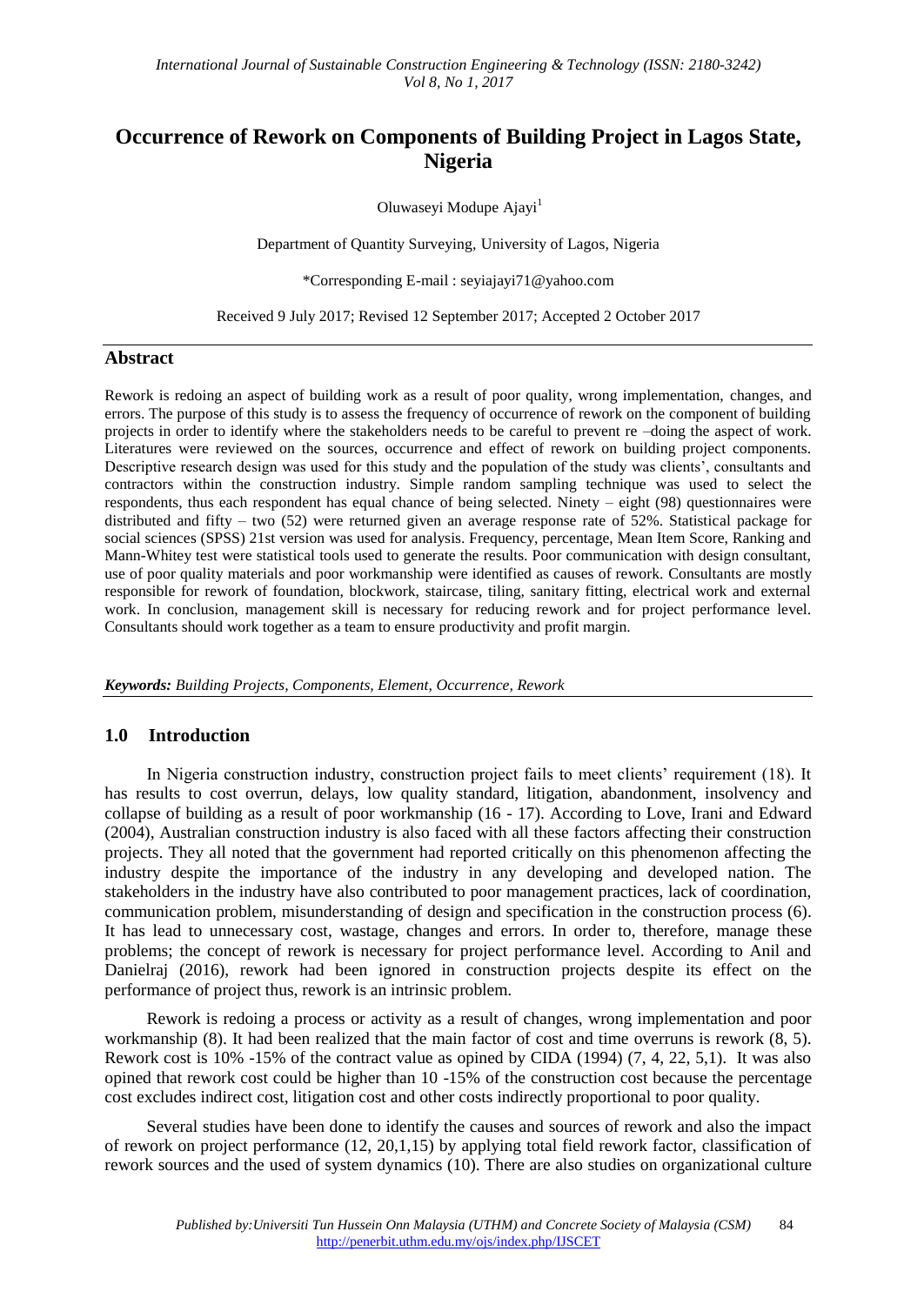and rework (21) and relating rework with project performance (2). Rework occurs in building, civil engineering, oil and gas projects and their causes are related (21). Thus rework in construction projects is due to unnecessary rectifying efforts of implementation process (10). Having seen the direct cost of rework on the total construction cost, it, therefore, becomes necessary to assess the frequency of occurrence of rework on components of the construction project.

The following objectives are postulated for the study:

1.To assess the causes of rework on building projects in Lagos state.

2.To identify and assess the perception of clients, consultants, and contractors on the frequency of occurrence of rework on building project component.

Hypothesis of the study:

1. There is no relationship between frequencies of occurrence of rework on building component.

### **2.0 Literature Review on Rework**

Rework is redoing work due to non-conformance with the requirement (5). To prevent redoing a particular element of the work, it becomes necessary for management of rework by identifying the causes of rework. According to Love and Sohal (2003), engineering rework is caused by the scope of work and design errors while construction rework is caused by poor construction management policies. Burati, Farrington and Ledbetter (1992) identified that five areas of rework, they are design, construction, fabrication, transportation and operability while Oyewobi, and Ogunsemi (2010) identified the owner, designer vendor, transporter and constructor as the key areas of rework. It was however discovered by these researchers that rework occurs as a result of communication problems, leadership style, ineffective decision making and risk. Palaneeswaran (2006) categorized causes of rework in their study as client-related factors, design related factors, contractors related factors and subcontractors related factors.

The occurrence of rework related factors could be managed to minimize redoing the component of the work. However, in Nigeria Oyewobi and Ogunsemi (2010) as in Hong Kong, there is no framework for controlling rework occurrence. Nevertheless, contract management, quality management, project management and value management are management tools for minimizing rework.

Figure 1 shows a systematic management framework for rework occurrence (22). From Figure 1, the stages are spotting rework items (identifying rework occurrences), category mapping (developing taxonomy and ontology of rework items), responsibility tracking from design and construction stage, assessing the impact of rework on time, cost and quality, checking eligibility such as from client related factor, design and contractor related factors, recording corrective actions, recording lessons learned for knowledge management and benchmarking.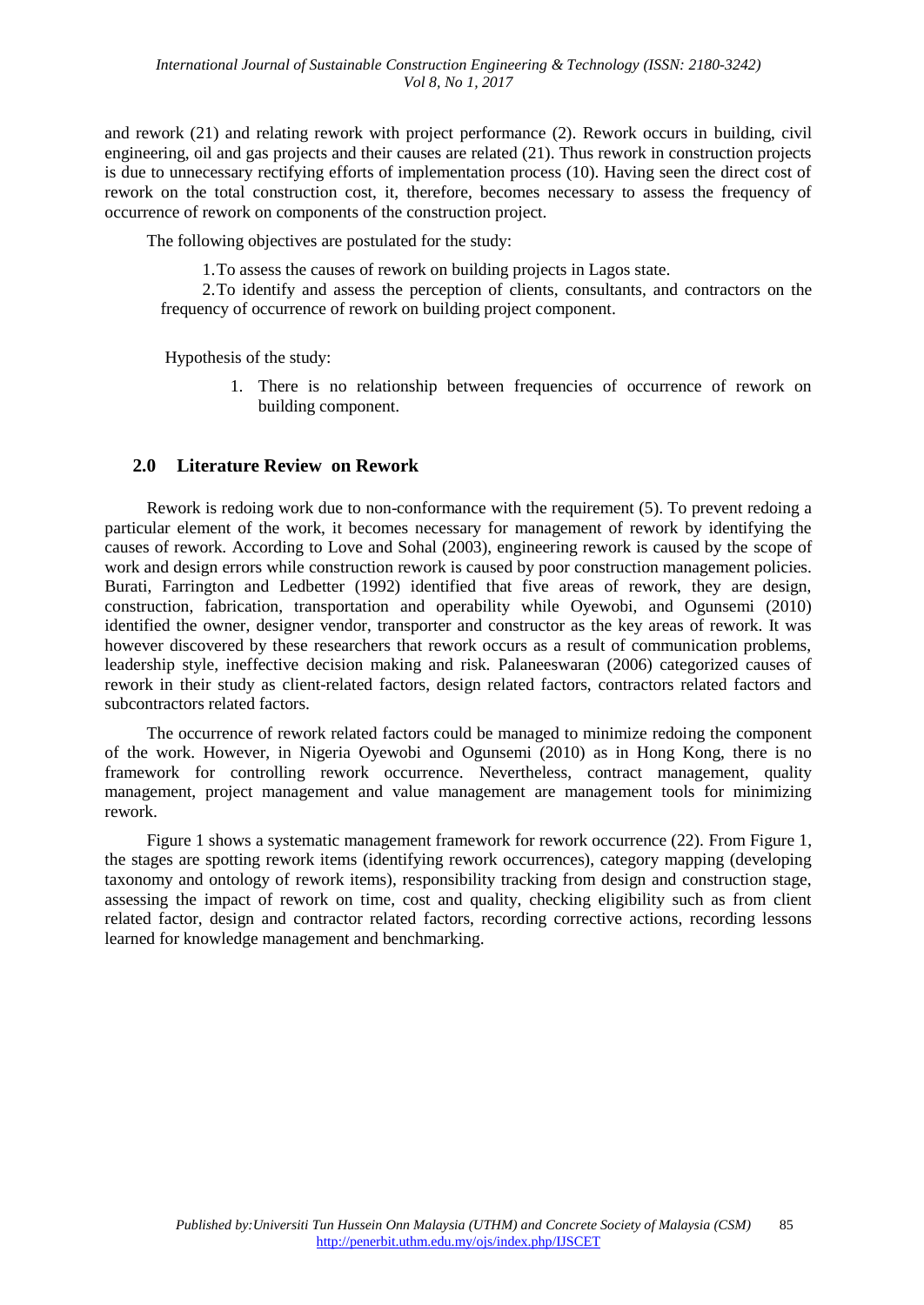

Figure 1: Systematic Rework Management framework

Source: Palaneeswaran (2006)

### **3.0 Methodology**

The research was conducted by an examination of relevant literature followed by administration of structured questionnaires used as a principal instrument to construction professionals in the construction industry. The professionals comprise of Architects, Builders, Quantity Surveyors and Engineers working within consulting firms, contracting organizations and client organizations within the construction industry. A survey research design was used and random sampling technique was adopted for the study. A closed ended questionnaire was used to seek the opinion of the construction professional on their personal data and to obtain information on reworks based on past project handled. 98 copies of the prepared questionnaires were distributed, 52 completed copies were returned and used for the analysis. The average response rate to the questionnaires was at an average of 52%. This response rate is considered adequate as according to (23) for researcher in this part of the world. A descriptive research design is used for this study. The data were analysis using Social Statistic for Social Sciences (SPSS) package  $17<sup>th</sup>$  edition. The statistic tools used are descriptive and inferential statistic.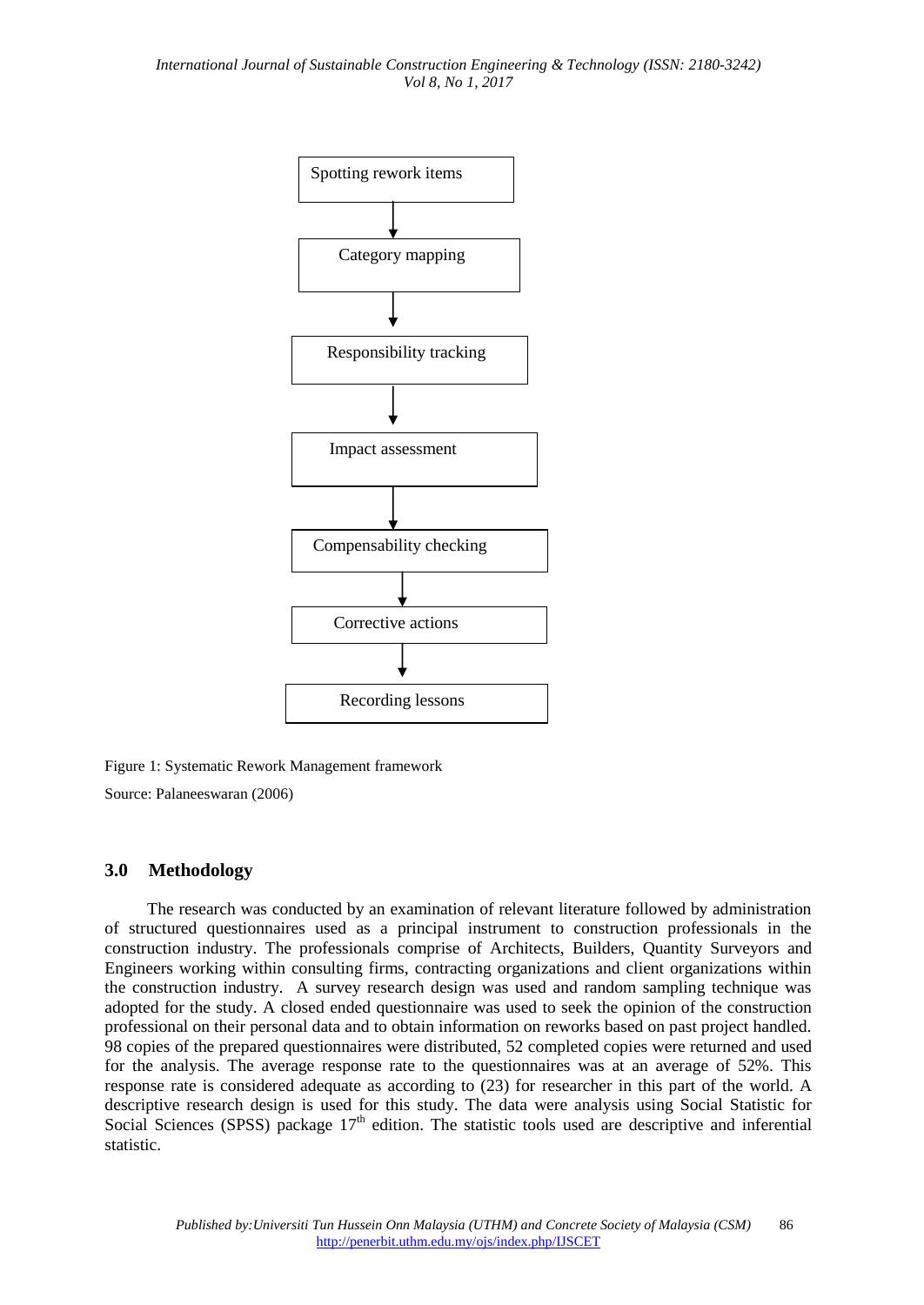### **4.0 Results and Discussions**

### **4.1 Demographical information of respondents**

Descriptive data generated from the study questionnaire are reported in this research. From Table 1, 24% of the respondents are senior/associate partner of their respective organisation. 20% are project manager, 9% are head of the department and only 7% are chief executive officer. It shows that the respondents are knowledgeable to provide adequate information in response to the questionnaire. 40% of the respondent are within the age of 31- 40years, while 2% are above 50years.In term of academic qualification, 56% have obtained a first degree certificate in their respective discipline.

It shows their level of skill and intelligent on this research.70% are registered member of Nigerian Institute of Quantity Surveyor (NIQS), 10% are member of Nigerian Society of Engineers (NSE), 7% are member of Nigerian Institute of Builders (NIOB) and 3% are member of Nigerian Institute of Architects (NIA). 65% are corporate member of their professional institute. It can be deduced that the respondent granted in terms of experience in the construction industry.

It can also be buttressed on the number of years in the construction industry. 60% are within the construction industry for 11- 20years, while 39% have been in the industry between 1-10years. 67% are from medium size organization and 58% of this organisation is consulting firms. 77% of the respondents are quantity surveyor; it could as a result of their unique role in the construction industry since they are involved in estimating rework cost. In the study of Love et al. (2004), contractors, architects and project managers accounted for approximately 81% of respondents. They were however of the view that, Quantity surveyors, structural, mechanical and electrical engineers are underrepresented because these consultants offer project manager services and as a result may have undertaken a role of project managers.

### **4.2 Causes of reworks**

The causes of rework were grouped into client related, design related and subcontractor related causes as shown in Table 2. The most rank causes were poor communication with design consultant (mean  $=3.90$ ), Use of poor quality materials (mean  $=3.83$ ), poor workmanship (mean  $= 3.79$ ), lack of experience and knowledge of design and construction process (mean  $= 3.75$ ), incomplete design as at time of design (mean  $= 3.73$ ), damages and inadequate managerial/supervisory skills (mean  $= 3.65$ ), defects and poor coordination between the design consultant (mean =3.60). The least causes of reworks were lack of manpower to complete required task (mean =3.08), staff turnover/re-allocation to another project (mean  $= 2.97$ ), lack of client involvement in the project (mean  $= 2.87$ ).

Anil and Danielraj (2016) identified poor communication, changes by the client, poor coordination and low skilled labour were identified as the causes of rework. Mohamid (2016) also identified poor communication by the client and design consultants, poor site management and poor quality materials as the significant causes of rework. These findings are similar to this study. This shows that rework commences from the inception stage of construction projects and if not quickly rectified it could proceed to the construction stage. It will directly affect the performance of the project in terms of time, cost and quality standard of the project. Inexperienced on the part of the design team and the contractors on the site will lead to poor workmanship and quality standard. Thus, this becomes necessary that the design team especially the consultants representing the client should be knowledgeable and have the management skill in order to prevent the problems of reworks on construction projects.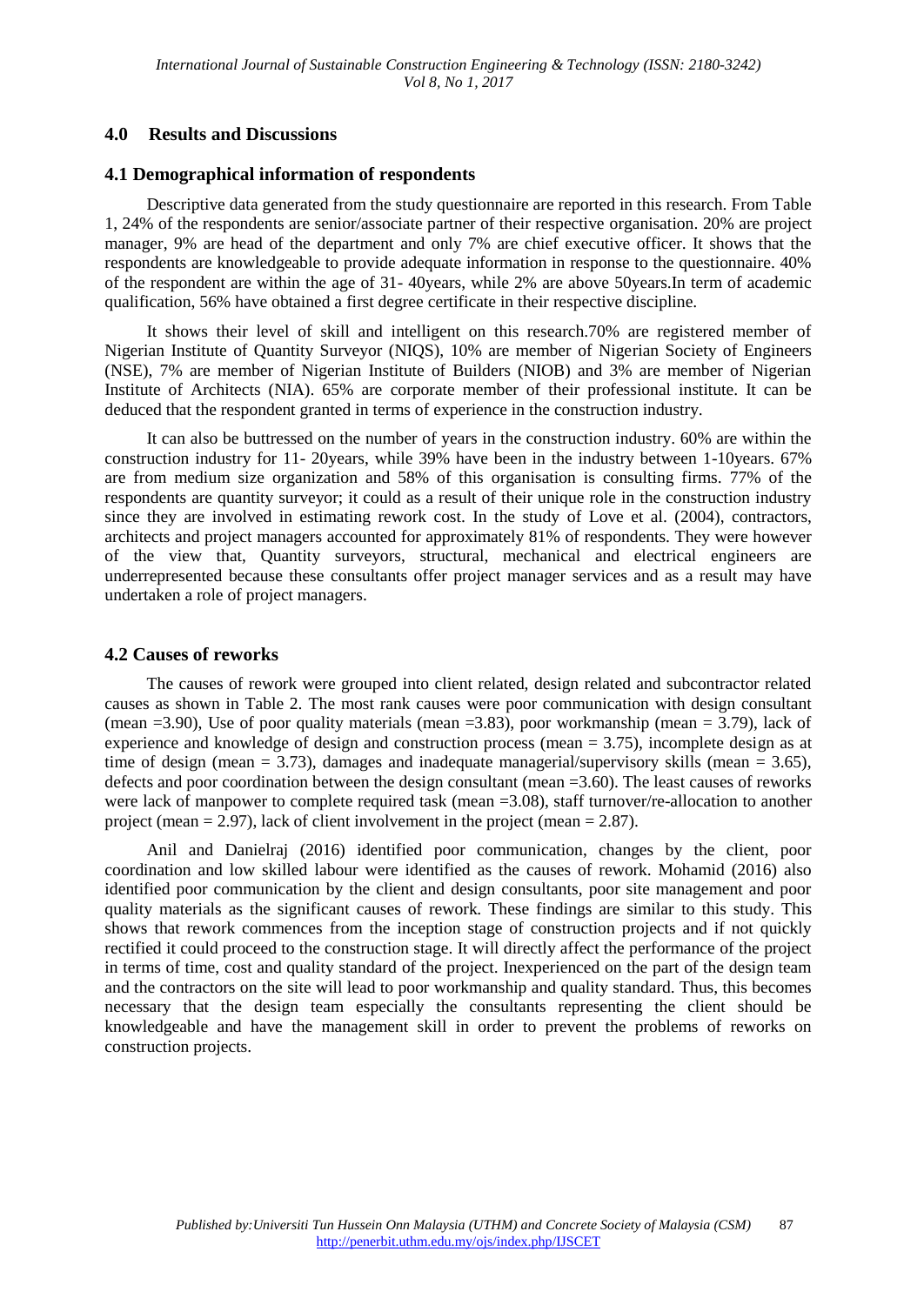| Background information              | Frequency      | Percentage (%)   |
|-------------------------------------|----------------|------------------|
| Designation of respondent           |                |                  |
| Chief executive officer             | $\mathfrak{Z}$ | $\boldsymbol{7}$ |
| Senior/associate partner            | 11             | 24               |
| Project manager                     | 9              | 20               |
| Head of department                  | $\overline{4}$ | 9                |
| Other                               | 19             | 40               |
| Total                               | 46             | 100              |
| Age of respondent                   |                |                  |
| Less than 20years                   | $\overline{4}$ | 8                |
| 21-30years                          | 18             | 34               |
| 31-40years                          | 21             | 40               |
| 41-50years                          | 5              | 10               |
| 51-60years                          | $\sqrt{2}$     | $\overline{4}$   |
| Above 60years                       | $\overline{2}$ | $\overline{4}$   |
| Total                               | 52             | 100              |
| Highest academic qualification      |                |                  |
| HND/B.Sc./B.Tech.                   | 29             | 56               |
| Pg.d.                               | 1              | $\overline{2}$   |
| M.Sc./MBA                           | 22             | 42               |
| Total                               | 52             | 100              |
| Professional qualification          |                |                  |
| <b>NIA</b>                          | $\mathbf{1}$   | 3                |
| <b>NIOB</b>                         | 3              | $\overline{7}$   |
| <b>NIQS</b>                         | 30             | 70               |
| <b>NSE</b>                          | $\overline{4}$ | 10               |
| Others                              | $\overline{4}$ | 10               |
| Total                               | 42             | 100              |
| Status of membership                |                |                  |
| Graduate                            | 14             | 35               |
| Corporate                           | 27             | 65               |
| Total                               | 41             | 100              |
| Years of experience in construction |                |                  |
| 1-10years                           | 15             | 29               |
| 11-20years                          | 31             | 60               |
| 21-30years                          | $\overline{4}$ | 7                |
| 41-50years                          | 2              | 4                |
| Total                               | 52             | 100              |
| Professional background             |                |                  |
| Architect                           | 1              | $\overline{c}$   |
| Quantity surveyors                  | 40             | 77               |
| Builder                             | $\sqrt{6}$     | 12               |
| Civil Engineers                     | $\overline{c}$ | 4                |
| <b>Mechanical Engineers</b>         | $\overline{2}$ | $\overline{4}$   |
| Total                               | 51             | 100              |
| Type of organisation                |                |                  |
| Contracting                         | 19             | 37               |
|                                     | 30             |                  |
| Consulting                          |                | 58               |
| Client                              | 3              | 5                |
| Total                               | 52             | 100              |
| Size of organisation                |                |                  |
| Small                               | 9              | 17               |
| Medium                              | 35             | 67               |
| Large                               | $8\,$          | 16               |
| Total                               | 52             | 100              |

 $Table 1:  $Scaino$  *geonomic information of*  $transc$$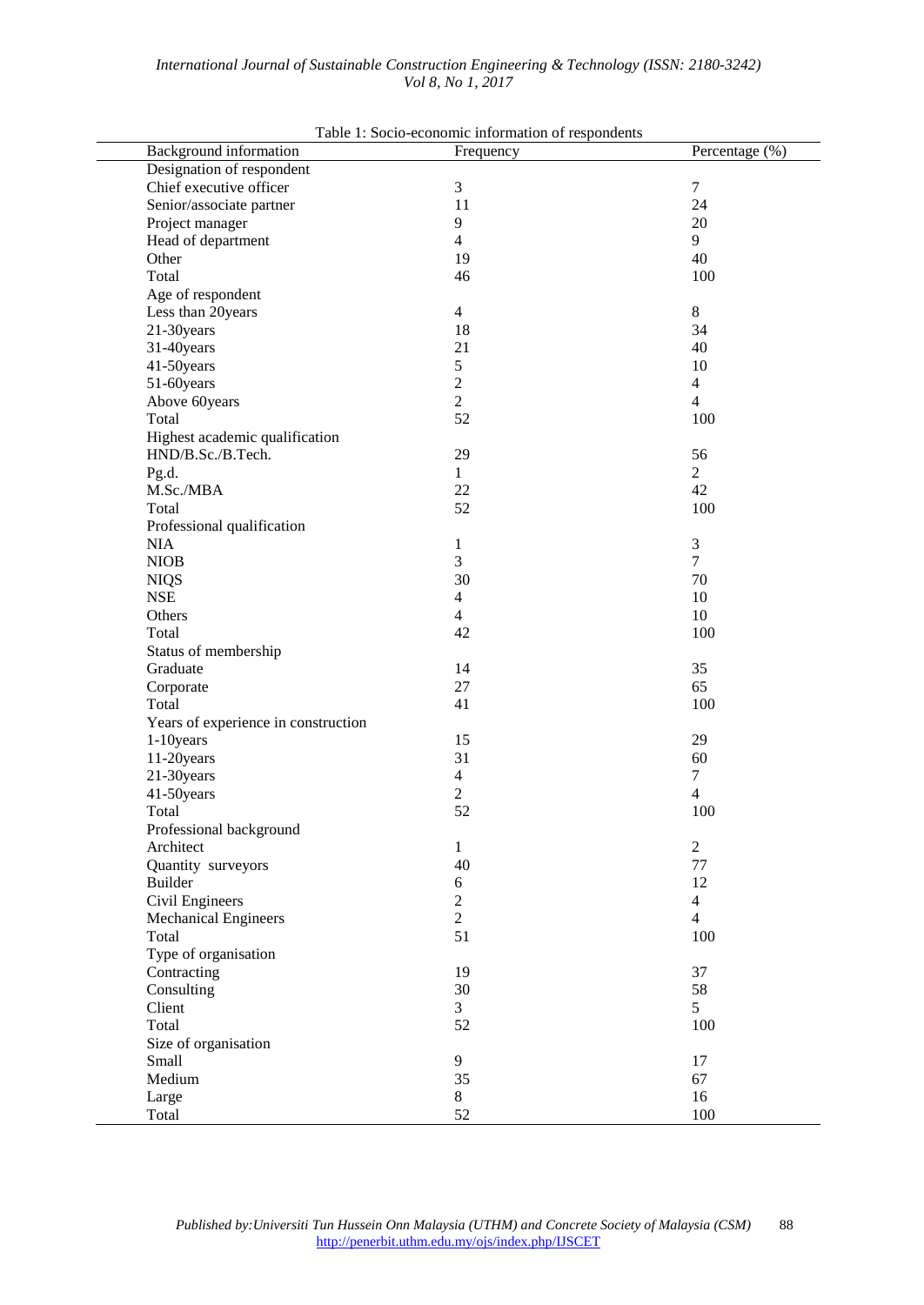| International Journal of Sustainable Construction Engineering & Technology (ISSN: 2180-3242) |                          |  |  |  |
|----------------------------------------------------------------------------------------------|--------------------------|--|--|--|
|                                                                                              | <i>Vol 8, No 1, 2017</i> |  |  |  |

| raone 2. Caases of rework in banding projects<br><b>Causes</b> | <b>SD</b>                | D              | <b>UD</b> | $\mathbf A$ | <b>SA</b>      | N  | <b>MIS</b> | Rank           |
|----------------------------------------------------------------|--------------------------|----------------|-----------|-------------|----------------|----|------------|----------------|
| Poor communication with design consultant                      | $\overline{2}$           | $\overline{a}$ | 14        | 21          | 15             | 52 | 0.78       | 1              |
| Use of poor quality materials                                  | -                        | 6              | 9         | 25          | 12             | 52 | 0.77       | $\overline{2}$ |
| Poor workmanship                                               | 1                        | 1              | 18        | 20          | 12             | 52 | 0.76       | 3              |
| Lack of experience and knowledge of design and                 | $\mathbf{1}$             | 8              | 12        | 13          | 18             | 52 | 0.75       | $\overline{4}$ |
| construction process                                           |                          |                |           |             |                |    |            |                |
| Incomplete design as at time of design                         | 1                        | 7              | 12        | 17          | 15             | 52 | 0.74       | 5              |
| Damages                                                        |                          | 4              | 22        | 14          | 12             | 52 | 0.73       | 6              |
| Inadequate managerial/supervisory skills                       |                          | 9              | 12        | 19          | 12             | 52 | 0.73       | 6              |
| Defects                                                        | $\overline{\phantom{0}}$ | 6              | 14        | 27          | 5              | 52 | 0.72       | 8              |
| Poor coordination between the design consultant                | $\overline{2}$           | 10             | $\tau$    | 21          | 12             | 52 | 0.72       | 8              |
| Insufficient time to prepare contract documentation            | $\overline{2}$           | 8              | 15        | 13          | 14             | 52 | 0.71       | 10             |
| Incidence of conflicting opinion between design team           | $\mathbf{1}$             | 6              | 15        | 23          | $\tau$         | 52 | 0.71       | 10             |
| Inadequate briefing                                            | $\mathbf{1}$             | 8              | 16        | 16          | 11             | 52 | 0.70       | 12             |
| Inadequate client brief to prepare detailed contract           | $\frac{1}{2}$            | 12             | 12        | 17          | 11             | 52 | 0.69       | 13             |
| documentation                                                  |                          |                |           |             |                |    |            |                |
| Poor planning of workload                                      | 1                        | 6              | 16        | 23          | 6              | 52 | 0.69       | 13             |
| Ineffective use of management practice                         | 2                        | $\overline{4}$ | 22        | 15          | 9              | 52 | 0.68       | 15             |
| Inadequacies in contract documentation                         | $\overline{c}$           | 8              | 18        | 17          | 7              | 52 | 0.67       | 16             |
| Lack of funding allocated for site investigation               | 5                        | 8              | 9         | 26          | 4              | 52 | 0.66       | 17             |
| Constructability associated concerns                           | $\mathbf{1}$             | 7              | 24        | 15          | 5              | 52 | 0.66       | 17             |
| Ineffective use of information technologies                    | 3                        | 7              | 24        | 10          | 8              | 52 | 0.65       | 19             |
| Omission of some activity or task                              | 4                        | 8              | 22        | 10          | 8              | 52 | 0.64       | 20             |
| Time boxing /fixed time for the task                           | 3                        | 8              | 20        | 20          | 1              | 52 | 0.63       | 21             |
| Poor site condition                                            | 4                        | 8              | 23        | 13          | $\overline{4}$ | 52 | 0.62       | 22             |
| Failure to provide protection for construction work            | 3                        | 13             | 18        | 12          | 6              | 52 | 0.62       | 22             |
| Lack of manpower to complete required task                     | 1                        | 15             | 19        | 13          | $\overline{4}$ | 52 | 0.61       | 24             |
| Staff turnover/re-allocation to other project                  | 1                        | 19             | 16        | 13          | 3              | 52 | 0.59       | 25             |
| Lack of client involvement in the project                      | 3                        | 15             | 17        | 11          | 3              | 52 | 0.57       | 26             |

|  | Table 2: Causes of rework in building projects |  |  |
|--|------------------------------------------------|--|--|

**SD** =Strongly Disagreed, **D** =Disagree; **UD** =Undecided; **A**=Agree; **SA**=Strongly Agree;

**N** =Frequency, R=Rank

## **4.3 Perception of client, consultant and contracting organisations on rework for building component**

Ccomparison of the level of perception of the client, consultant and contracting organisations on their contribution to rework based on the different component of construction projects is displayed in Table 3. For foundation, 17% of clients agreed that rework occurred at this stage is caused by them whereas 30% of the consultant are responsible for rework at foundation stage and 26% contractor agreed that they are responsible for rework at this stage. In all 51% level of rework occur at foundation stage. It shows that consultant who is involved in the design and writing the specification should have an understanding of the design, adequate communication is necessary and team patterning is important to ensure minimizing rework at the foundation stage. For the frame, 48% of the clients' are responsible for rework occurrence, 38% for consultant and 14% of the contractors are responsible for rework occurrence in frame component. 20% of the client are responsible for upper floor rework, 28% for consultant and 44% of contractors are responsible for upper floors rework occurrence.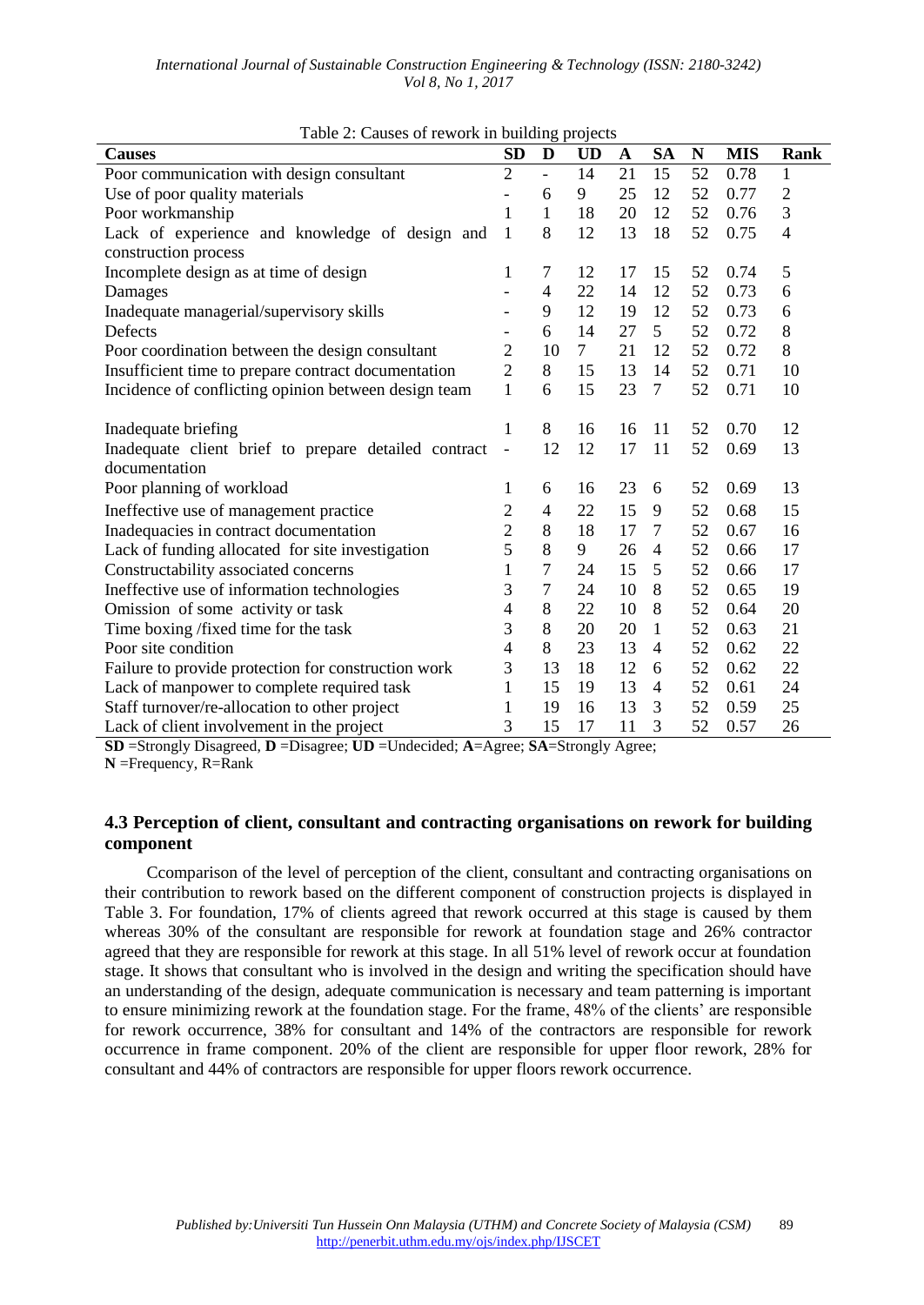*International Journal of Sustainable Construction Engineering & Technology (ISSN: 2180-3242) Vol 8, No 1, 2017*

Table 3: Perception of client, consultant and contracting organisation on rework component

| <b>Building</b>         | Rework  | ruole 3. I eleepitoli ol enem, combattant and commetting organisation on rework component<br>Client responsible for | Consultant      | Contractor      |
|-------------------------|---------|---------------------------------------------------------------------------------------------------------------------|-----------------|-----------------|
| components              | $F(\%)$ | rework                                                                                                              | responsible for | responsible for |
|                         |         | $F(\%)$                                                                                                             | rework          | rework          |
|                         |         |                                                                                                                     | $F(\%)$         | $F(\%)$         |
| Foundation              | 25(51)  | 4(17)                                                                                                               | 9(30)           | 6(26)           |
| Frame                   | 33(67)  | 14(48)                                                                                                              | 11(38)          | 4(14)           |
| Upper floor             | 23(47)  | 5(20)                                                                                                               | 7(28)           | 11(44)          |
| <b>Blockwork</b>        | 37(76)  | 12(31)                                                                                                              | 21(54)          | 4(10)           |
| Staircase               | 20(43)  | 6(27)                                                                                                               | 7(32)           | 5(23)           |
| Roofing                 | 34(69)  | 9(25)                                                                                                               | 19(53)          | 2(6)            |
| Doors                   | 29(59)  | 15(46)                                                                                                              | 13(39)          | 2(6)            |
| Windows                 | 29(59)  |                                                                                                                     |                 |                 |
| <b>Tiling</b>           | 39(80)  | 10(25)                                                                                                              | 22(54)          | 2(5)            |
| Ceilings                | 26(53)  |                                                                                                                     |                 |                 |
| Partitions              | 20(51)  |                                                                                                                     |                 |                 |
| Sanitary                | 31(80)  | 12(30)                                                                                                              | 30(50)          | 4(10)           |
| fitting                 |         |                                                                                                                     |                 |                 |
| <b>Fitting fixtures</b> | 21(54)  | 14(48)                                                                                                              | 9(31)           | 2(7)            |
| Electrical              | 27(69)  | 7(20)                                                                                                               | 12(34)          | 10(29)          |
| work                    |         |                                                                                                                     |                 |                 |
| External work           |         | 7(27)                                                                                                               | 9(35)           | 6(23)           |

For blockwork, 31% clients' are responsible for rework, 54% for consultant while 10% contractors are responsible for block work rework. 27% clients' are responsible for staircase rework, 32% for consultant staircase rework and 23% for contractors staircase rework. While for roofing, 25% clients' are responsible, 53% for consultant and 6% of contractors are responsible for roofing rework. 46% of clients are responsible for doors rework, 39% consultants are responsible for doors rework and just 6% contractors are responsible for door rework. It is due to the fact of changes which is a form of rework on the part o the clients and the consultant. There is no comparison of perception for windows, ceilings, and partition. It shows that rework does not often occur in these elements of work. For tiling, sanitary fitting electrical work and external work, consultant level of responsibility for rework are 54%, 50%, 34% and 35% respectively. Ndihokubwayo and Haput (2008) opined that clients are largely responsible for the occurrence of reworks due to lack of defined needs and financial constraints. It mostly occurred due to variation on the part of the client. However, this study identified the occurrence of rework based on the components of the building projects. It shows rework could be caused by the

### **4.4 Relationship between frequencies of occurrence of rework**

client, consultant, and the contractor.

#### **Hypothesis 1: There is no relationship between frequencies of occurrence of rework on building components**

The hypothesis test of this study to verify if there is any relationship between frequencies of occurrence of rework on building component as indicated in Table 4.Mann Whitney (U) test of 2 independent samples test was used based on the data. From the results, contractors who carried out rework on foundation, frame, blockwork, staircase, roofing, doors, windows, partition, sanitary fitting, fixture fitting, electrical work and external incurred less average rework cost (Mean Rank (MR) =3.33, 5.00, 3.20, 4.00, 3.67, 4.00, 4.40, 4.00, 6.00, 4.75, 3.67, 6.00, 4.60, 3.67) than contractor who did not carried out rework ( $MR = 4.50$ , 3.25, 2.50, 6.00, 4.00, 6.00, 4.00, 6.00, 4.00, 3.00, 0.00, 2.50, 3.00, 6.00).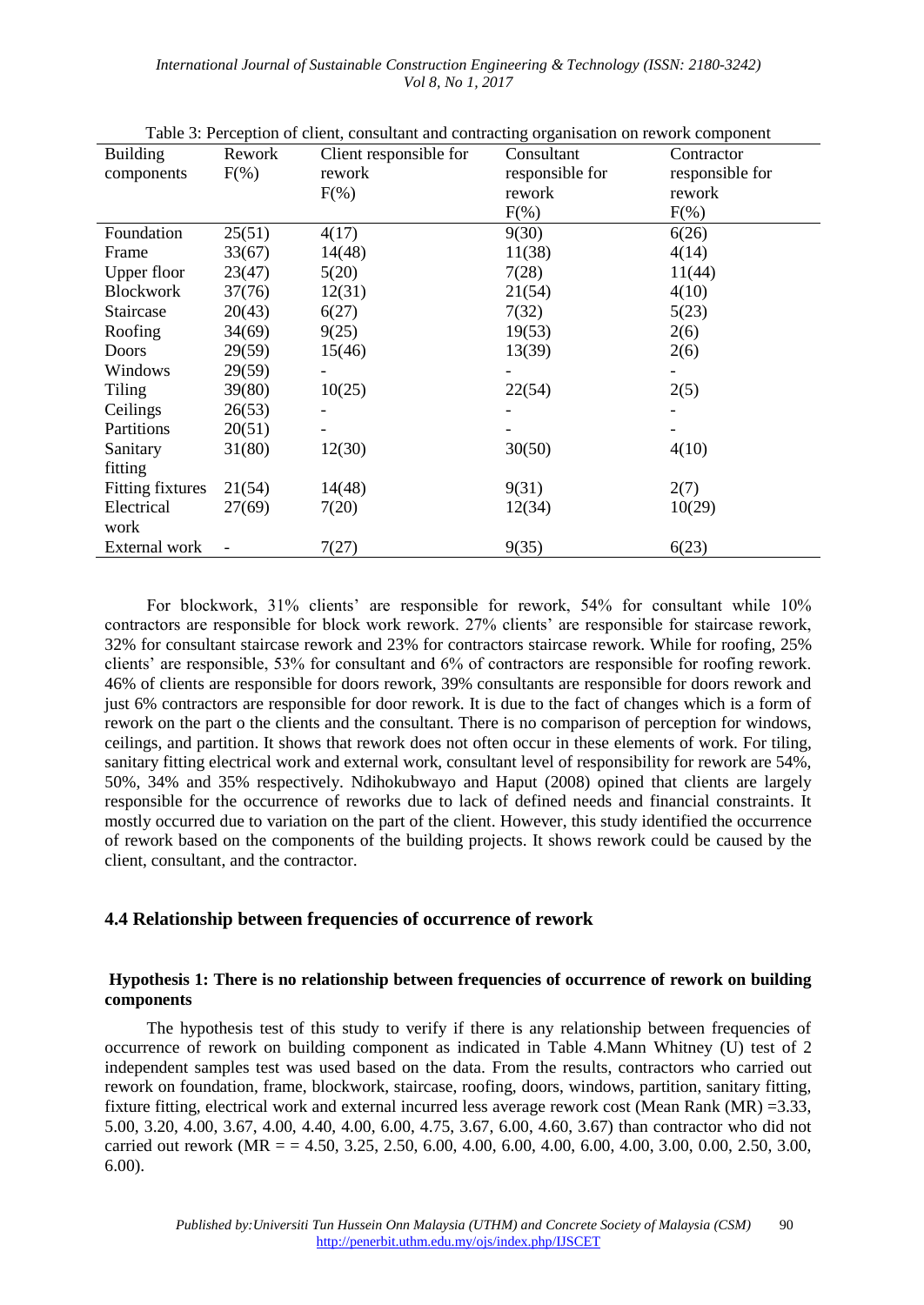| <b>Building</b>         | Rework    |           |                  | No rework | Mann-Whitney test |                          |       | Sig.      | Dec.         |
|-------------------------|-----------|-----------|------------------|-----------|-------------------|--------------------------|-------|-----------|--------------|
| components              | ${\rm F}$ | <b>MR</b> | $\boldsymbol{F}$ | MR        | Mann-Whitney      | Zcal.                    | $p-$  |           |              |
|                         |           |           |                  |           | U statistic       |                          | value |           |              |
| Foundation              | 3         | 3.33      | 4                | 4.50      | 4.00              | $-0.707$                 | 0.629 | <b>NS</b> | $H_0$ accptd |
| Frame                   | 3         | 5.00      | 4                | 3.25      | 3.00              | $-1.061$                 | 0.40  | <b>NS</b> | $H_0$ accptd |
| Upper floor             | 3         | 6.00      | 4                | 2.50      | 0.00              | $-2.12$                  | 0.05  | S         | $H_1$ accptd |
| blockwork               | 5         | 3.20      | 2                | 6.00      | 1.00              | $-1.549$                 | 0.19  | <b>NS</b> | $H_0$ accptd |
| staircase               | 3         | 4.00      | 4                | 4.00      | 6.00              | 0.00                     | 1.00  | <b>NS</b> | $H_0$ accptd |
| roofing                 | 6         | 3.67      | 1                | 6.00      | 1.00              | $-1.00$                  | 0.571 | <b>NS</b> | $H_0$ accptd |
| doors                   | 5         | 4.00      | $\overline{2}$   | 4.00      | 5.00              | 0.00                     | 1.00  | <b>NS</b> | $H_0$ accptd |
| windows                 | 5         | 4.40      | $\overline{2}$   | 3.00      | 3.00              | $-0.78$                  | 0.571 | <b>NS</b> | $H_0$ accptd |
| tiling                  | 7         | 4.00      | $\Omega$         | 0.00      |                   | $\overline{\phantom{a}}$ |       |           |              |
| Ceilings                | 3         | 6.00      | 4                | 2.50      | 0.00              | $-2.12$                  | 0.05  | S         | $H_1$ accptd |
| Partitions              | 4         | 4.75      | 3                | 3.00      | 3.00              | $-1.061$                 | 0.40  | <b>NS</b> | $H_0$ accptd |
| Sanitary                | 6         | 3.67      | 1                | 6.00      | 1.00              | $-1.00$                  | 0.571 | <b>NS</b> | $H_0$ accptd |
| fitting                 |           |           |                  |           |                   |                          |       |           |              |
| <b>Fitting fixtures</b> | 2         | 6.00      | 5                | 3.20      | 1.00              | $-1.549$                 | 0.19  | <b>NS</b> | $H_0$ accptd |
| Electrical              | 5         | 4.60      | $\overline{2}$   | 2.50      | 2.00              | $-1.162$                 | 0.381 | <b>NS</b> | $H_0$ accptd |
| work                    |           |           |                  |           |                   |                          |       |           |              |
| External work           | 3         | 3.67      | 4                | 4.25      | 5.00              | $-0.354$                 | 0.86  | <b>NS</b> | $H_0$ accptd |

Table 4: Mann-Whitney statistical test of relationship between frequencies of occurrence of rework

F=Frequency; MR=Mean Rank; Sig. =Significant; NS=Not Significant;  $H_0$  =null hypothesis;  $H_1$  = alternate hypothesis; accptd =accepted

It implies that where rework is carried out on foundation there seemed to lower overall rework cost than where there is rework. However the z value derive from the Mann Whitney statistic was – 0.707 with a two tail p-value of 0.629 and the z value tabulated at 0.05 level of significant was greater than the calculated z value hence there was no significant different in the rework cost as such the null hypothesis  $(H<sub>0</sub>)$  was accepted which means there was no relationship between the frequencies of occurrence of rework on building components. For upper floor and ceiling, there was a significant relation because the z calculated was less than z tabulated at 0.05 level of significant hence the alternate(H1) was accepted and the null hypothesis (H0) was rejected. It implies that rework cost was less incurred where there was no rework (MR =6.00, 6.00) and more where there was rework (MR  $=2.50, 2.50$ .

#### **5.0 Conclusion and Recommendations**

This study is on identification of rework occurrence on components of building projects. The causes of reworks a shown from this study were poor communication with design consultant, use of poor quality materials, poor workmanship, lack of experience and knowledge of design and construction process, incomplete design as at time of design, damages, inadequate managerial/supervisory skills, defects and poor coordination between the design consultant. The research also demonstrated that consultants were mostly responsible for a certain element of the building components such as foundation, blockwork, staircase, tiling, sanitary fitting, electrical work and external work. It could be deduced that the aspect of management such as value management and team patterning are necessary for the consultant to achieve project performance level in order to reduce rework cost. Anil and Danielraj (2016) also agreed that design team consultant should have adequate management concept skill to ensure minimization of rework cost especially at the inception stage of the project.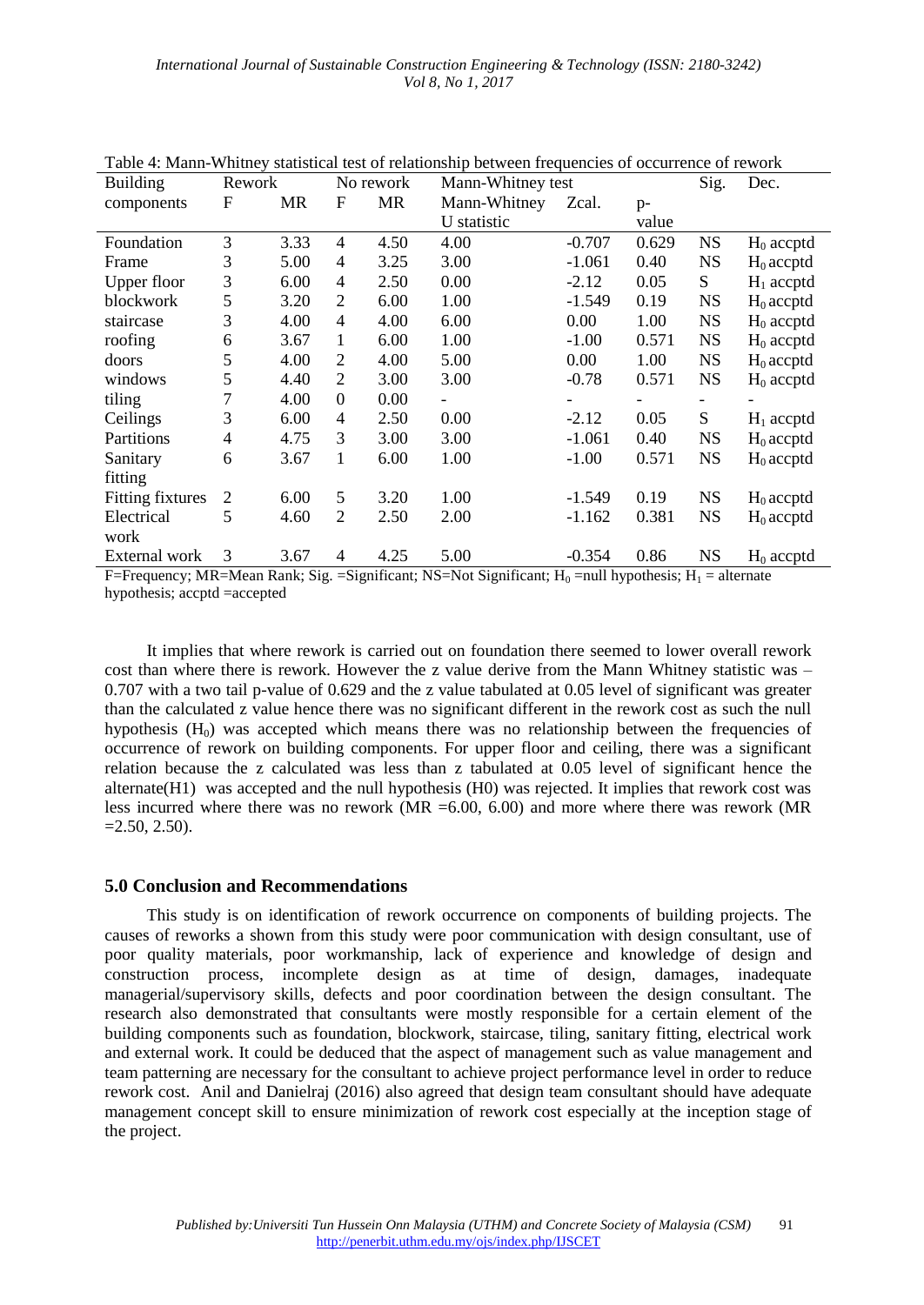Clients were responsible for rework of frames, doors and fixture fitting while contractors were responsible for rework of upper floors. Clients rework were mostly due to change which was one of the factors that lead to rework thus the consultants should advise the clients on the effect of change on the total construction cost. This is in support of the study of (14) that clients are mostly responsible for rework. In addition, this study also presented that there was no relationship between the frequencies of occurrence of rework on building components except for frame and ceiling through using Mann-Whitney statistical independent sample test. To ensure reducing the frequency of rework occurrence, the consultants should take the time to have an understanding of the design and plan through coordination, communication and team partnering to minimize rework cost and for productivity. Because rework leads to additional materials and labours, inter-organisational conflicts, extra time for carrying out the work and de-motivation of workers.

### **6.0 Reference**

- [1] O.M. Ajayi, E.O. Akinsiku, and O.O. Oyeyipo, "Causes and sources of rework for construction projects in Lagos State, Nigeria". CIBW107 conference at Orchid Hotel, Lekki, Lagos state, Nigeria 28<sup>th</sup> -30<sup>th</sup> Jan., 2014.
- [2] O.M. Ajayi, and O.O. Oyeyipo, "Effect of rework on project performance in building project in Nigeria". International Journal of Engineering Research and Technology, vol. 14(2), pp.294 – 300,2015.
- [3] A. Anil, and R.C Danielraj, "Analyse the causes and minimize the occurrence of rework in construction projects". International Journal of Innovation Research in Science, Engineering and Technology, 5(4), pp.6464 – 6467, 2016
- [4] P. Barber, D. Sheath, C. Tomkins, and A. Graves, "The cost of quality failures on major Civil Engineering Project". International Journal of quality reliability management, vol. 17(4/5), pp.479-492, 2000.
- [5] B. Hwang, S.R.T. ASCE, C.T.H. ASCE, and C.H.C. ASCE, "Measuring the impact of rework on construction cost performance". Journal of Construction Engineering and Management*,* vol. 135(3), pp.187-198, 2009.
- [6] P.E. Josephson and Y.Hammarland, "The causes and costs of defects in construction: A study of seven building projects". Automat Construction, vol. 8(6), pp.642-681, 1999.
- [7] P.E.D. Love, and H. Li, "Quantifying the causes and costs of rework in construction". Construction Management and Economics, vol. 18(4), pp.479-490, 2000.
- [8] P.E.D. Love, P. Mandal, J. Smith, and H. Li, "Modeling the dynamics of design error induced rework in construction". Construction Management and Economics, vol. 18, pp.567-574, 2000.
- [9] P.E.D. Love, "Influence of project type and procurement method on rework costs in building construction projects". Journal of Construction Engineering and Management, vol. 128(1), pp. 18-29, 2002.
- [10] P.E.D Love, G.D.Holt, L.Y Shen, H. Li, and Z. Irani, "Using systems dynamics and better understand changes and rework in construction project management system". International Journal of project management*,* vol. 20, pp. 425-436, 2002.
- [11] P.E.D. Love, and A.S. Sohal, "Capturing rework costs in projects". Management Auditing Journal, vol.18(4), pp. 329-339, 2003.
- [12] P.E.D. Love, and D.J. Edwards, "Forensic project management: The underlying causes of rework in construction projects". Civil Engineering Environment System*,* vol. 12(3), pp. 207-228, 2004.
- [13] P.E.D.Love, Z. Irani, and D.J. Edwards, "A rework reduction model for construction projects". IEEE Transactions on Engineering Management, vol. 51(4), pp. 426-440, 2004.
- [14] R. Ndihokubwayo and T. Haupt, "Uncovering the origin of variation orders". Proceeding of the 5<sup>th</sup> Post Graduate Conference in Construction Industry Development Bloemfontein, South African, pp.88 – 96, 2008.
- [15] I. Mohamid, "Analysis of rework in Residential Building". Jordan Journal of Civil Engineering, vol.  $10(2)$ ,pp.  $197 - 208$ ,  $2016$ .
- [16] H. Odeyinka, "Risk and its effect on construction cost". Construction in Nigeria, vol. 10(1), pp.21-26, 1993.
- [17] D.R. Ogunsemi, "The cost and time performance of construction projects in South-Western, Nigeria". Unpublished PhD thesis. Federal University of Technology, Akure, Nigeria, 2002.
- [18] D.R. Ogunsemi, and G.O. Jabgoro, "Time-cost model for building projects in Nigeria". Construction Management Economics,vol. 24, pp.353-358, 2006.
- [19] L.O. Oyewobi, and D.R. Ogunsemi, "Factors influencing reworks occurrence in construction: A study of selected building projects in Nigeria". Journal of building performance, vol. 1(1), pp.1-20, 2010.
- [20] L.O.Oyewobi, , O.T. Ibironke, B.O. Ganiyu, and A.W. Ola- Awo, "Evaluating rework cost-A study of selected building projects in Niger state, Nigeria". Journal of Geography and Regional Planning*,* vol. 4(3), pp.147-151, 2011.